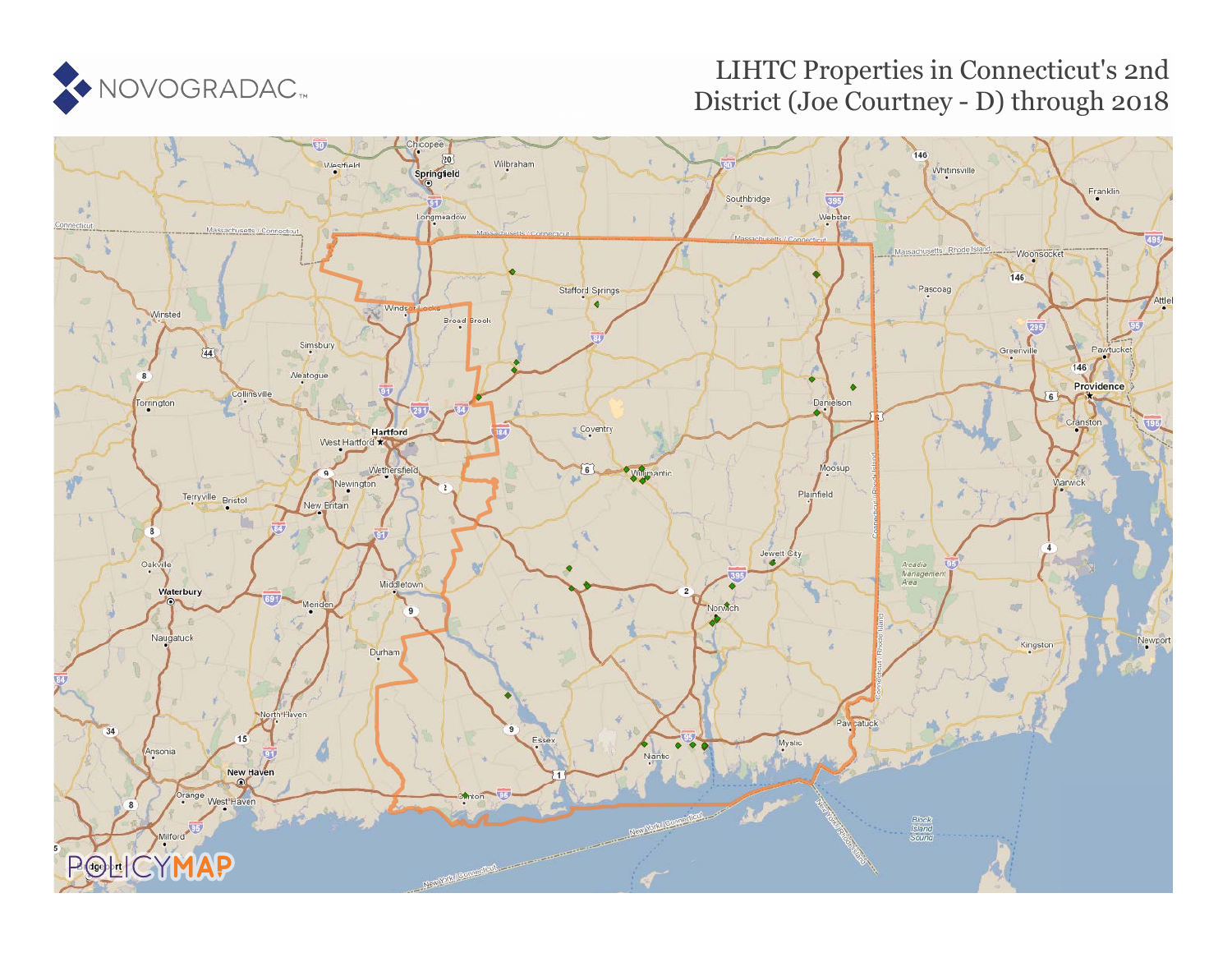| <b>Project Name</b>                                                                                                        | <b>Address</b>                         | <b>City</b>                     | <b>State</b> | <b>Zip Code</b> | <b>Nonprofit</b><br><b>Sponsor</b> | <b>Allocation</b><br>Year | <b>Annual</b><br><b>Allocated</b><br><b>Amount</b> | in Service           | <b>Year Placed Construction</b><br><b>Type</b> | <b>Total</b><br><b>Units</b> | Low<br><b>Income</b><br><b>Units</b> | <b>Rent or</b><br>Income<br><b>Ceiling</b> | <b>Credit</b><br>Tax-<br><b>Percentag Exempt</b><br><b>Bond</b><br>$\bullet$ | <b>HUD Multi-</b><br>Family<br><b>Financing/Rent</b><br>al Assistance |
|----------------------------------------------------------------------------------------------------------------------------|----------------------------------------|---------------------------------|--------------|-----------------|------------------------------------|---------------------------|----------------------------------------------------|----------------------|------------------------------------------------|------------------------------|--------------------------------------|--------------------------------------------|------------------------------------------------------------------------------|-----------------------------------------------------------------------|
| <b>CEDARWOODS</b>                                                                                                          |                                        | 200 CAMEO DR WILLIMANTIC        | CT           | 6226            |                                    | Insufficient<br>Data      | \$0                                                | Insufficient<br>Data | Not Indicated                                  | 60                           | $\bf{0}$                             |                                            | Not<br>Indicated                                                             |                                                                       |
| RIVER MILL VILLAGE<br>PREVIOUSLY THREE 8 CENTRAL ST GROSVENORDAL CT<br><b>ROWS</b>                                         |                                        | <b>NORTH</b><br>$\mathbf E$     |              | 6255            |                                    | Insufficient<br>Data      | \$0                                                | Insufficient<br>Data | Not Indicated                                  | 53                           | $\bf{0}$                             |                                            | Not<br>Indicated                                                             |                                                                       |
| $\begin{array}{lll}\text{COUNTRY PLACE OF} & \text{7 MEADOW DR} & \text{COLCHESTER} \\ \text{COLCHESTER LP} & \end{array}$ |                                        |                                 | CT           | 6415            |                                    | Insufficient<br>Data      | \$0                                                | Insufficient<br>Data | Not Indicated                                  | 28                           | ${\bf 28}$                           | 60% AMGI                                   | Not<br>Indicated                                                             |                                                                       |
| <b>HEDGEWOOD APTS</b>                                                                                                      | 101 SANDY LN NORWICH                   |                                 | CT           | 6360            |                                    | Insufficient<br>Data      | \$0                                                | Insufficient<br>Data | Not Indicated                                  | 100                          | 72                                   | 60% AMGI                                   | Not<br>Indicated                                                             |                                                                       |
| <b>KINGSWOOD APTS</b>                                                                                                      | 466 ASH ST                             | WILLIMANTIC                     | CT           | 6226            |                                    | Insufficient<br>Data      | $\mathbf{S}$                                       | Insufficient<br>Data | Not Indicated                                  | 110                          | 77                                   | 60% AMGI                                   | Not<br>Indicated                                                             |                                                                       |
| PRIMROSE VILLAGE VALLEY RD                                                                                                 |                                        | <b>DAYVILLE</b>                 | CT           |                 |                                    | Insufficient<br>Data      | \$0                                                | Insufficient<br>Data | Not Indicated                                  | 28                           | 26                                   | 60% AMGI                                   | Not<br>Indicated                                                             |                                                                       |
| <b>SLEEPING GIANT</b><br><b>APTS</b>                                                                                       | 1238<br><b>HARTFORD</b><br><b>TPKE</b> | <b>VERNON</b>                   | CT           | 6066            |                                    | Insufficient<br>Data      | \$0                                                | Insufficient<br>Data | Not Indicated                                  | 106                          | 82                                   | 60% AMGI                                   | Not<br>Indicated                                                             |                                                                       |
| <b>SUMMITWOODS</b>                                                                                                         | 30 MOPSIC CT NORWICH                   |                                 | CT           | 6360            |                                    | Insufficient<br>Data      | \$0                                                | Insufficient<br>Data | Not Indicated                                  | 119                          | 48                                   | 60% AMGI                                   | Not<br>Indicated                                                             |                                                                       |
| THE WAUREGAN                                                                                                               | 25 BROADWAY NORWICH                    |                                 | CT           | 6360            |                                    | Insufficient<br>Data      | $\$0$                                              | Insufficient<br>Data | Not Indicated                                  | 75                           | 70                                   | 60% AMGI                                   | Not<br>Indicated                                                             |                                                                       |
| <b>WOODCREST</b><br><b>ELDERY HOUSING</b>                                                                                  | 71 BATTLE ST SOMERS                    |                                 | CT           | 6071            |                                    | Insufficient<br>Data      | \$0                                                | Insufficient<br>Data | Not Indicated                                  | 61                           | $\mathbf 0$                          | 60% AMGI                                   | Not<br>Indicated                                                             |                                                                       |
| <b>NUTMEG PARK APTS</b>                                                                                                    | $228\,\mathrm{DR}$ FOOTE COLCHESTER RD |                                 | CT           | 6415            | $\rm No$                           | 1988                      | \$0                                                | 1988                 | <b>New Construction</b>                        | 27                           | 27                                   |                                            | Not<br>No<br>Indicated                                                       |                                                                       |
| <b>MOHICAN</b>                                                                                                             |                                        | 281 CAPTAINS<br>WALK NEW LONDON | CT           | 6320            | No                                 | 1988                      | \$0                                                | 1988                 | Acquisition and<br>Rehab                       | 146                          | 116                                  |                                            | Not<br>No<br>Indicated                                                       |                                                                       |
| WINTHROP SQUARES $\,$ 59 FEDERAL ST $\,$ NEW LONDON PHASES I & II                                                          |                                        |                                 | CT           | 6320            | $\mathbf{N}\mathbf{o}$             | 1988                      | \$0                                                | 1988                 | Acquisition and<br>Rehab                       | 295                          | 295                                  |                                            | Not<br>No<br>Indicated                                                       |                                                                       |

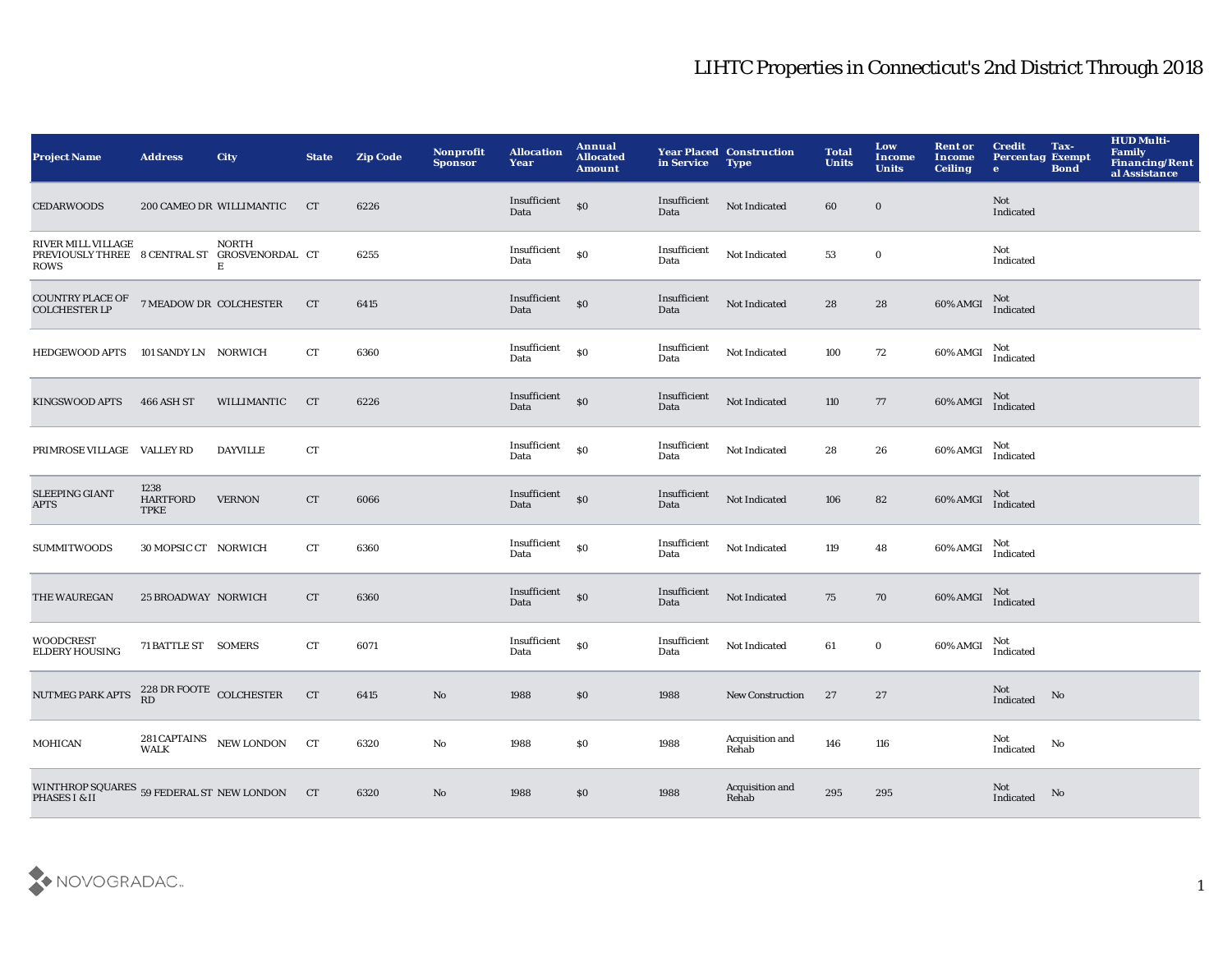| <b>Project Name</b>                      | <b>Address</b>                       | <b>City</b>                          | <b>State</b> | <b>Zip Code</b> | Nonprofit<br><b>Sponsor</b> | <b>Allocation</b><br>Year | Annual<br><b>Allocated</b><br><b>Amount</b> | in Service | <b>Year Placed Construction</b><br><b>Type</b> | <b>Total</b><br><b>Units</b> | Low<br>Income<br><b>Units</b> | <b>Rent or</b><br><b>Income</b><br><b>Ceiling</b> | <b>Credit</b><br><b>Percentag Exempt</b><br>$\bullet$ | Tax-<br><b>Bond</b>    | <b>HUD Multi-</b><br>Family<br><b>Financing/Rent</b><br>al Assistance |
|------------------------------------------|--------------------------------------|--------------------------------------|--------------|-----------------|-----------------------------|---------------------------|---------------------------------------------|------------|------------------------------------------------|------------------------------|-------------------------------|---------------------------------------------------|-------------------------------------------------------|------------------------|-----------------------------------------------------------------------|
| <b>CARRIAGE SQUARE</b>                   | 110 MAIN ST                          | <b>NORTH</b><br>GROSVENORDAL CT<br>E |              | 6255            | No                          | 1992                      | \$0\$                                       | 1992       | <b>New Construction</b>                        | 28                           | 25                            | 60% AMGI                                          | Not<br>Indicated                                      | No                     |                                                                       |
| <b>CHESTER ELDERLY</b><br><b>HOUSING</b> | 222<br><b>MIDDLESEX</b><br>AVE       | <b>CHESTER</b>                       | ${\rm CT}$   | 6412            | No                          | 1991                      | $\$0$                                       | 1992       | New Construction                               | 23                           | 20                            |                                                   | Not<br>Indicated                                      | No                     |                                                                       |
| <b>COUNTRY PLACE</b>                     | 1 BIRCH CIR                          | <b>COLCHESTER</b>                    | CT           | 6415            | $\mathbf{No}$               | 1991                      | S <sub>0</sub>                              | 1993       | <b>New Construction</b>                        | 84                           | 84                            | 60% AMGI                                          | Not<br>Indicated                                      | No                     |                                                                       |
| <b>COUNTY PLACE</b><br>PHASE II          | <b>1 COBBLE WAY COLCHESTER</b>       |                                      | CT           | 6415            | No                          | 1994                      | \$0                                         | 1995       | <b>New Construction</b>                        | 82                           | 82                            | 60% AMGI                                          | 70%<br>present<br>value                               | No                     |                                                                       |
| DEERFIELD VILLAGE 10 KING<br>п           | <b>ARTHUR DR</b>                     | <b>NIANTIC</b>                       | CT           | 6357            | No                          | 1994                      | $\$0$                                       | 1995       | New Construction                               | 54                           | 50                            |                                                   | 70%<br>present<br>value                               | No                     |                                                                       |
| <b>RIVERBEND APTS</b>                    | $20\,{\tt GREENWAY}$ BROOKLYN DR     |                                      | CT           | 6234            | No                          | 1994                      | $\$0$                                       | 1995       | <b>New Construction</b>                        | 27                           | 24                            | 60% AMGI                                          | 70%<br>present<br>value                               | $\mathbf{N}\mathbf{o}$ |                                                                       |
| <b>LEDGEWOOD APTS</b>                    | <b>35 PLEASANT</b><br><b>VIEW ST</b> | JEWETT CITY                          | ${\rm CT}$   | 6351            | No                          | 1995                      | \$0\$                                       | 1996       | New Construction                               | 27                           | 25                            | 60% AMGI                                          | 70%<br>present<br>value                               | No                     |                                                                       |
| <b>BRICK ROW APTS</b>                    | 25 VERMONT<br>DR                     | WILLIMANTIC                          | CT           | 6226            | Yes                         | 1996                      | \$0                                         | 1997       | Acquisition and<br>Rehab                       | 30                           | 30                            | 60% AMGI                                          | 70%<br>present<br>value                               | No                     |                                                                       |
| <b>JORDAN BROOK</b><br>TERRACE           | 55 YORKSHIRE WATERFORD<br>DR         |                                      | CT           | 6385            | No                          | 1997                      | S <sub>0</sub>                              | 1998       | <b>New Construction</b>                        | 25                           | 21                            | 60% AMGI                                          | 70%<br>present<br>value                               | No                     |                                                                       |
| ARTSPACE NORWICH                         | 35 CHESTNUT NORWICH                  |                                      | CT           | 6360            | No                          | 2000                      | \$0                                         | 2001       | Acquisition and<br>Rehab                       | 58                           | 47                            | 60% AMGI                                          | <b>Both 30%</b><br>and 70%<br>present<br>value        | No                     |                                                                       |
| ARTSPACE<br>WINDHAM                      | 480 MAIN ST                          | WILLIMANTIC                          | CT           | 6226            | No                          | 2003                      | $\$0$                                       | 2005       | Acquisition and<br>Rehab                       | 50                           | 38                            | 60% AMGI                                          | 70%<br>present<br>value                               | No                     |                                                                       |
| <b>WAUREGAN HOTEL</b>                    | 192 MAIN ST NORWICH                  |                                      | <b>CT</b>    | 6360            | No                          | 2003                      | \$1,166,725                                 | 2006       | Acquisition and<br>Rehab                       | 70                           | 70                            | <b>50% AMGI</b>                                   | 70%<br>present<br>value                               | No                     |                                                                       |
| <b>AMSTON VILLAGE LP</b>                 | 500 AMSTON<br>RD                     | <b>COLCHESTER</b>                    | CT           | 6415            | Yes                         | 2006                      | \$204,117                                   | 2008       | <b>New Construction</b>                        | 32                           | 32                            | 60% AMGI                                          | 30%<br>present<br>value                               | Yes                    |                                                                       |

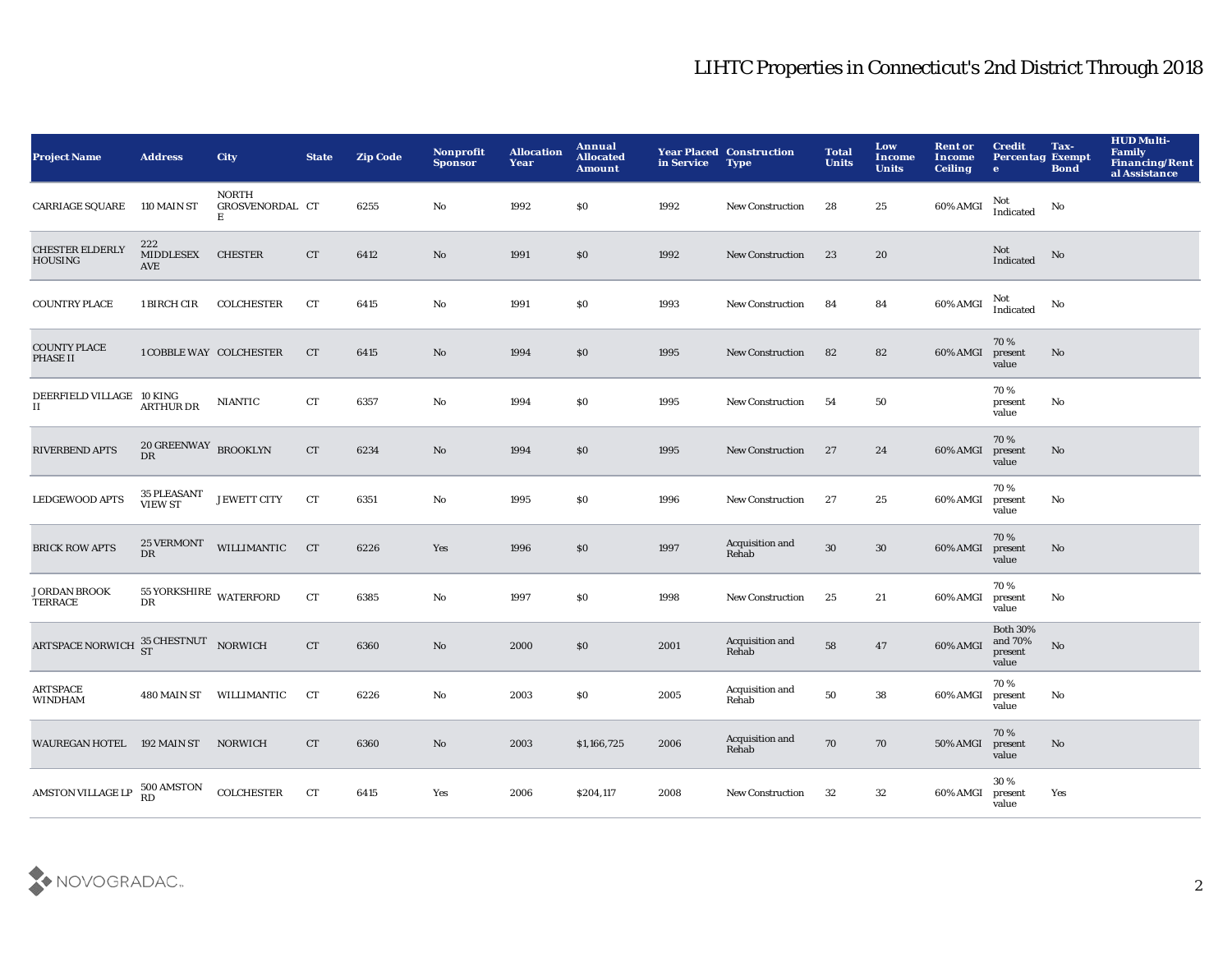| <b>Project Name</b>                                                                    | <b>Address</b>                                                  | City                     | <b>State</b>       | <b>Zip Code</b> | Nonprofit<br><b>Sponsor</b> | <b>Allocation</b><br>Year | Annual<br><b>Allocated</b><br><b>Amount</b> | in Service | <b>Year Placed Construction</b><br><b>Type</b> | <b>Total</b><br><b>Units</b> | Low<br><b>Income</b><br><b>Units</b> | <b>Rent or</b><br><b>Income</b><br><b>Ceiling</b> | <b>Credit</b><br><b>Percentag Exempt</b><br>$\bullet$ | Tax-<br><b>Bond</b> | <b>HUD Multi-</b><br><b>Family</b><br><b>Financing/Rent</b><br>al Assistance |
|----------------------------------------------------------------------------------------|-----------------------------------------------------------------|--------------------------|--------------------|-----------------|-----------------------------|---------------------------|---------------------------------------------|------------|------------------------------------------------|------------------------------|--------------------------------------|---------------------------------------------------|-------------------------------------------------------|---------------------|------------------------------------------------------------------------------|
| WINTHROP SQUARE 254 EUGENE<br><b>APTS</b>                                              | <b>ONEILL DR</b>                                                | <b>NEW LONDON</b>        | CT                 | 6320            | No.                         | 2006                      | \$208,540                                   | 2008       | Not Indicated                                  | 294                          | 294                                  |                                                   | 30 %<br>present<br>value                              | Yes                 |                                                                              |
| <b>VILLAGE AT</b><br><b>KILLINGLY</b>                                                  | 501<br>LINDENWOOD DAYVILLE<br>DR                                |                          | CT                 | 6241            | Yes                         | 2006                      | \$494,272                                   | 2008       | Acquisition and<br>Rehab                       | 116                          | 112                                  | 50% AMGI                                          | 70%<br>present<br>value                               | No                  |                                                                              |
| <b>WOODCREST</b><br><b>ELDERLY</b>                                                     | <b>63 BATTLE ST SOMERS</b>                                      |                          | CT                 | 6071            | No                          | 2008                      | \$1,181,713                                 | 2009       | <b>New Construction</b>                        | 86                           | 86                                   | 60% AMGI                                          | 70%<br>present<br>value                               | No                  |                                                                              |
| THE HOMES AT<br>PRIDE POINT                                                            | <b>27 BOULDER</b><br>DR                                         | ${\rm NEW\,LONDON}$      | CT                 | 6320            | No                          | 2009                      | \$1,070,000                                 | 2010       | Acquisition and<br>Rehab                       | 126                          | 107                                  | 60% AMGI                                          | 70 %<br>present<br>value                              | No                  |                                                                              |
| <b>SUMMITWOODS II</b>                                                                  | 15 MOPSIC CT NORWICH                                            |                          | <b>CT</b>          | 6360            |                             | 2012                      | \$542,579                                   | 2011       | <b>New Construction</b>                        | 22                           | $\bf{0}$                             |                                                   | Not<br>Indicated                                      | No                  |                                                                              |
| <b>CEDARWOODS</b><br><b>APARTMENTS</b>                                                 | <b>CAMEO DRIVE</b><br>AVE.                                      | + 87 ROANOKE WILLIMANTIC | CT                 | 6226            |                             | 2010                      | \$6,261,488                                 | 2012       | <b>New Construction</b>                        | 56                           | 56                                   |                                                   | 70%<br>present<br>value                               |                     |                                                                              |
| MOHICAN HISTORIC<br>APTS.                                                              | 281 STATE ST. NEW LONDON                                        |                          | CT                 | 6320            |                             | 2014                      | \$546,474                                   | 2015       | Acquisition and<br>Rehab                       | 146                          | 145                                  | 60% AMGI                                          | 30 %<br>present<br>value                              | Yes                 |                                                                              |
| LOOM CITY LOFTS                                                                        | $215$ EAST MAIN $\,$ VERNON STREET                              |                          | CT                 | 6066            | No                          | 2012                      | \$376,346                                   | 2015       | <b>New Construction</b>                        | 68                           | 60                                   | 60% AMGI                                          | 30%<br>present<br>value                               | Yes                 | Yes                                                                          |
| <b>AVERY PARK</b><br><b>REVITALIZATION</b><br>(AKA WOODLAND<br><b>SPRINGS PHASE I)</b> | $55\,$ WOODLAND $\,$ STAFFORD<br><b>SPRINGS</b><br><b>DRIVE</b> | <b>SPRINGS</b>           | <b>CT</b>          | 6076            | Yes                         | 2015                      | \$1,195,862                                 | 2016       | <b>New Construction</b>                        | 79                           | 71                                   | 60% AMGI                                          | 70%<br>present<br>value                               |                     |                                                                              |
| LOFTS AT PONEMAH<br>MILLS (THE)                                                        | 607 NORWICH NORWICH<br><b>AVENUE</b>                            |                          | CT                 | 6380            | No                          | 2014                      | \$430,136                                   | 2017       | Acquisition and<br>Rehab                       | 116                          | 70                                   | 60% AMGI                                          | 30%<br>present<br>value                               |                     |                                                                              |
| OLD TALCOTT MILL 47 MAIN<br>(THE)                                                      | <b>STREET</b>                                                   | <b>VERNON</b>            | ${\cal C}{\cal T}$ | 6066            | No                          | 2015                      | \$613,032                                   | 2017       | <b>New Construction</b>                        | 83                           | 83                                   | 60% AMGI                                          | 30 %<br>present<br>value                              |                     |                                                                              |
| <b>LIBERTY PLACE</b>                                                                   | 8 LIBERTY<br>PLACE                                              | <b>CLINTON</b>           | <b>CT</b>          | 6413            | Yes                         | 2016                      | \$182,509                                   | 2018       | <b>New Construction</b>                        | 21                           | 21                                   | 50% AMGI                                          | 30%<br>present<br>value                               |                     |                                                                              |